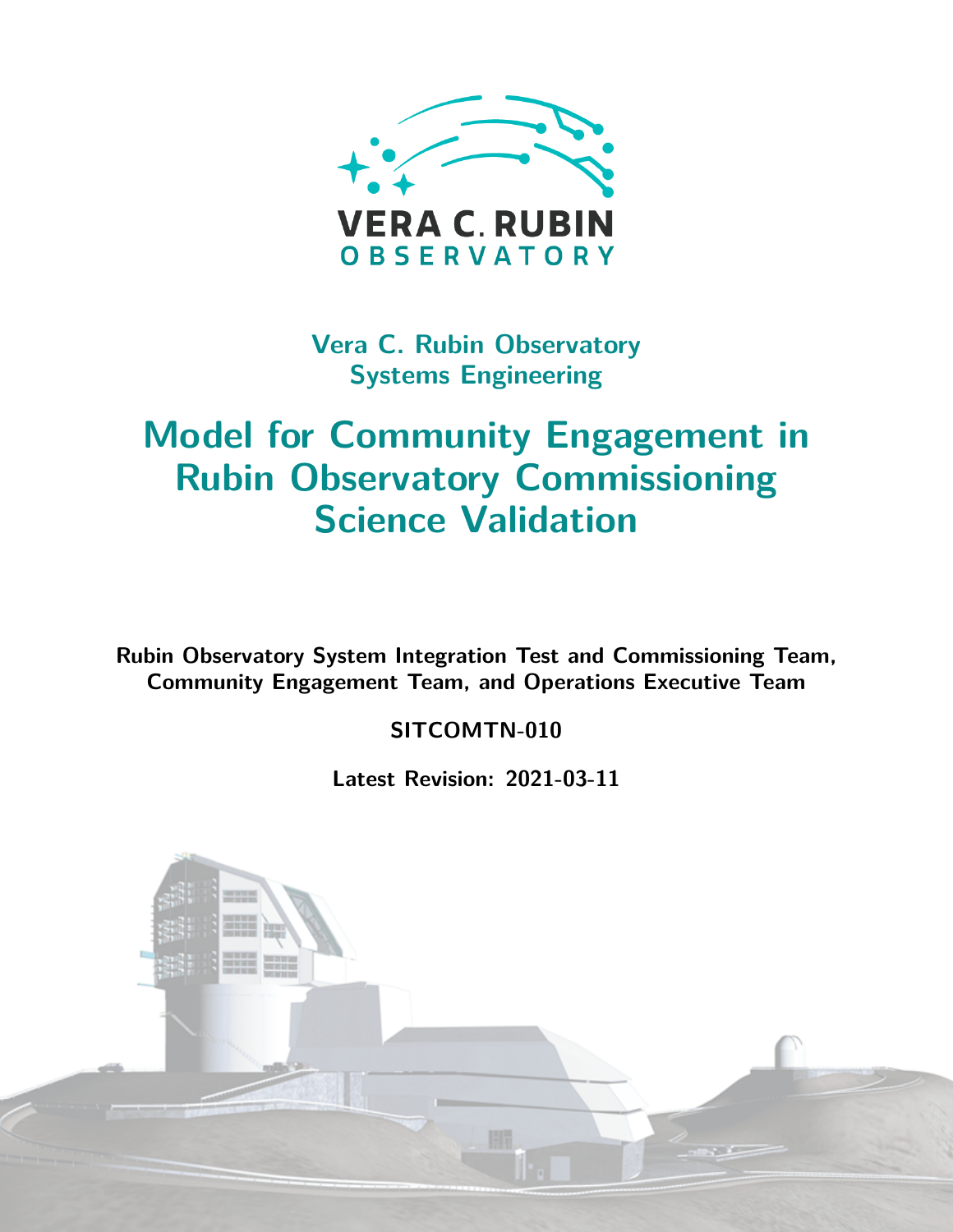

## **Abstract**

We propose a model for collaboration between the Vera C. Rubin Observatory and the science community to enhance science validation activities during commissioning. Commissioning data products will be made available to members of the science community in the Rubin Science Platform (RSP) in the form of Data Previews, with general user support provided by the Community Engagement Team. In addition, the Rubin Observatory is planning incremental releases of commissioning data products in the RSP that would be accessible on a faster timescale and on a less supported basis to facilitate rapid iterative evaluation of scientific performance by Project staff and science community members. With the start of bulk data collection, the Rubin Observatory Commissioning team plans to organize regular meetings with science community members to share updates on data collection and processing, science performance analysis progress, suggest investigations, and collect feedback from the science community. Reports submitted by the science community will be used to develop the agenda for these meetings and to inform ongoing commissioning and early operations activities.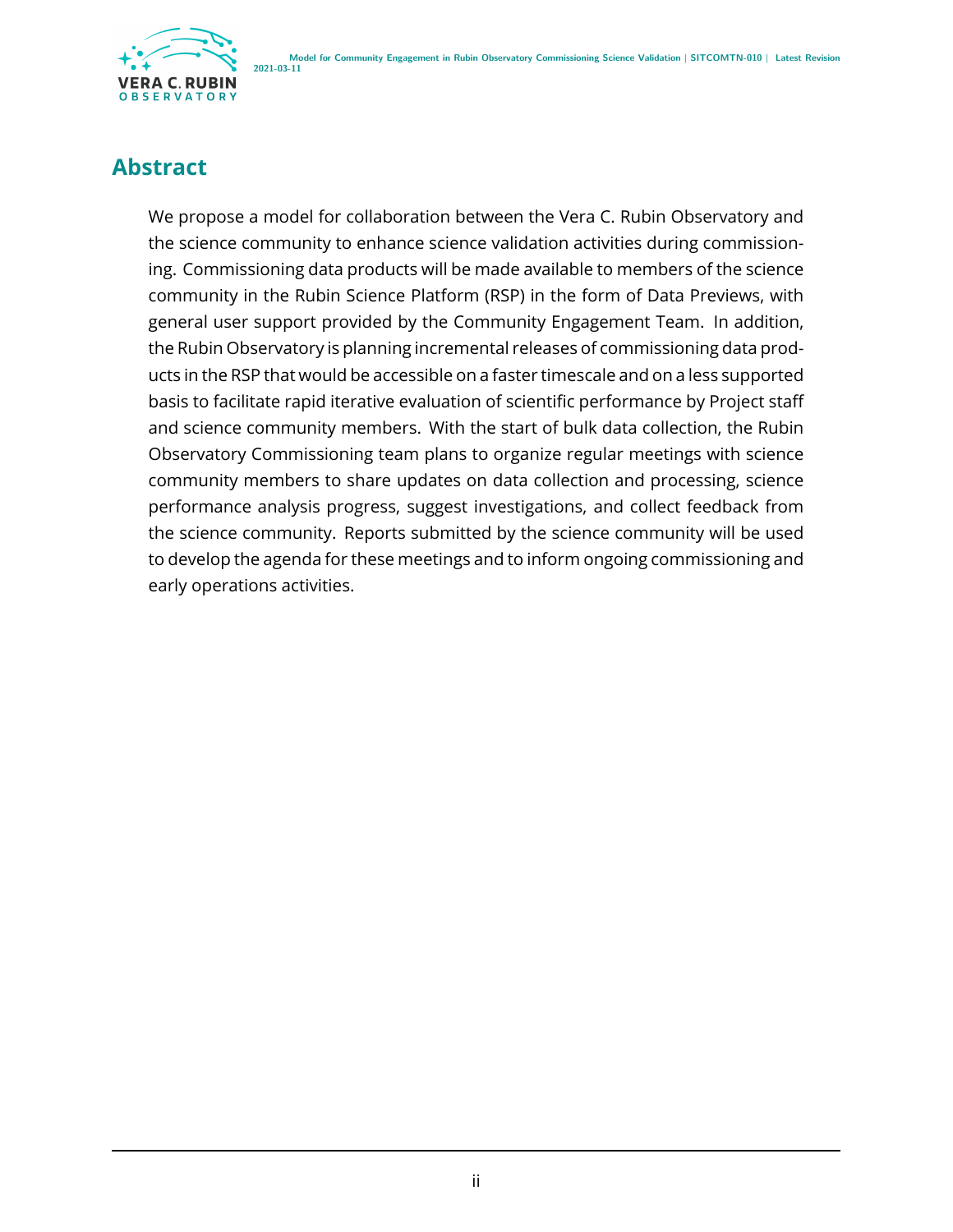

## **Change Record**

| <b>Version</b> | Date     | <b>Description</b> | Owner name    |
|----------------|----------|--------------------|---------------|
|                | YYYY-MM- | Unreleased.        | Keith Bechtol |
|                | DD       |                    |               |

*Document source location:* <https://github.com/lsst-sitcom/sitcomtn-010>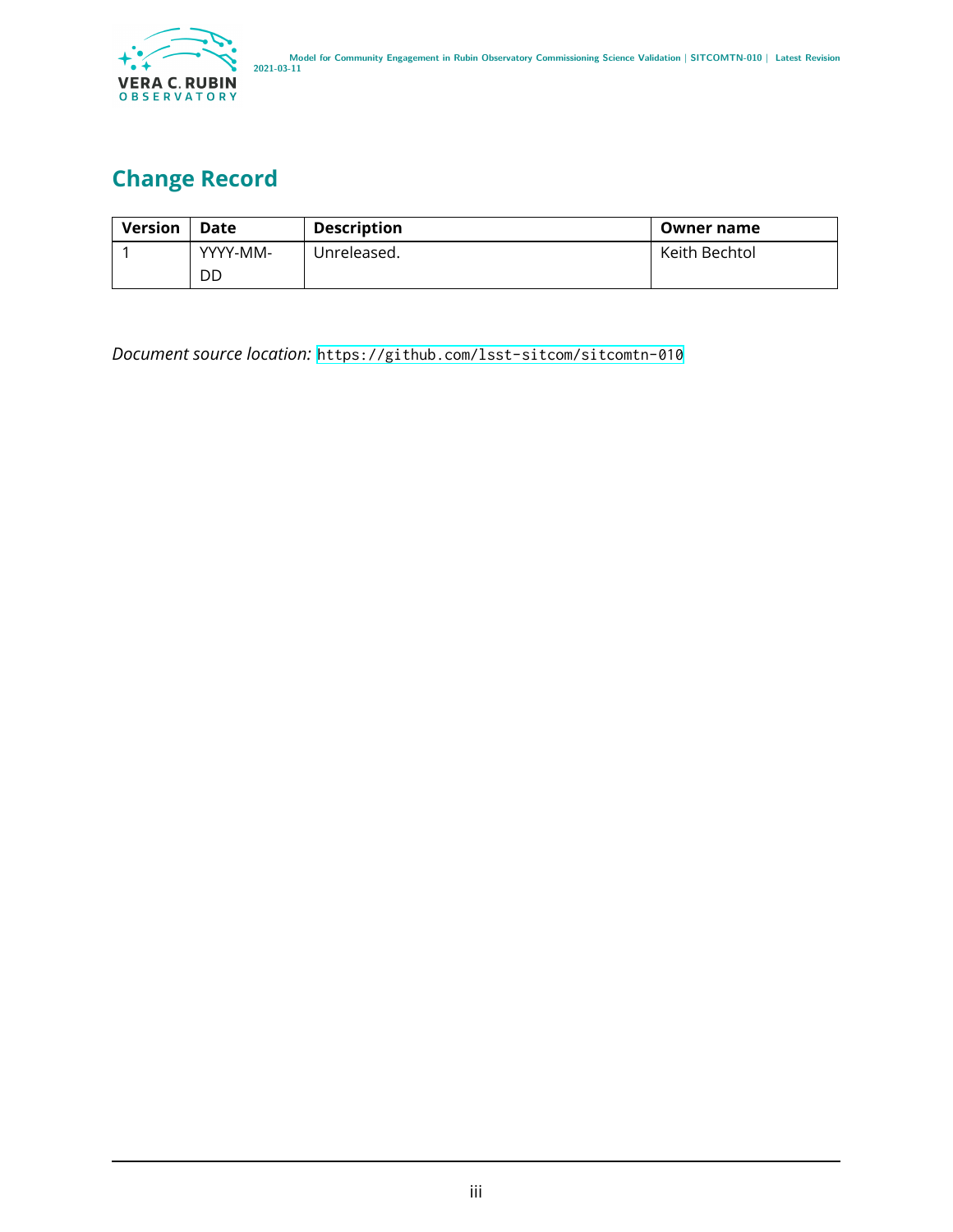

## **Contents**

| 1 Introduction                                       |                |
|------------------------------------------------------|----------------|
| 2 Levels of Engagement                               | $\overline{2}$ |
| 3 Data Products and Data Access                      | 3              |
|                                                      | 3              |
|                                                      | 4              |
| 4 Project and Science Community Interactions         | 4              |
| 4.1 Asynchronous Feedback from the Science Community | $\overline{4}$ |
|                                                      | 5              |
| <b>5</b> Anticipated Publications                    | 5.             |
| A References                                         | 6              |
| <b>B</b> Acronyms                                    | 6              |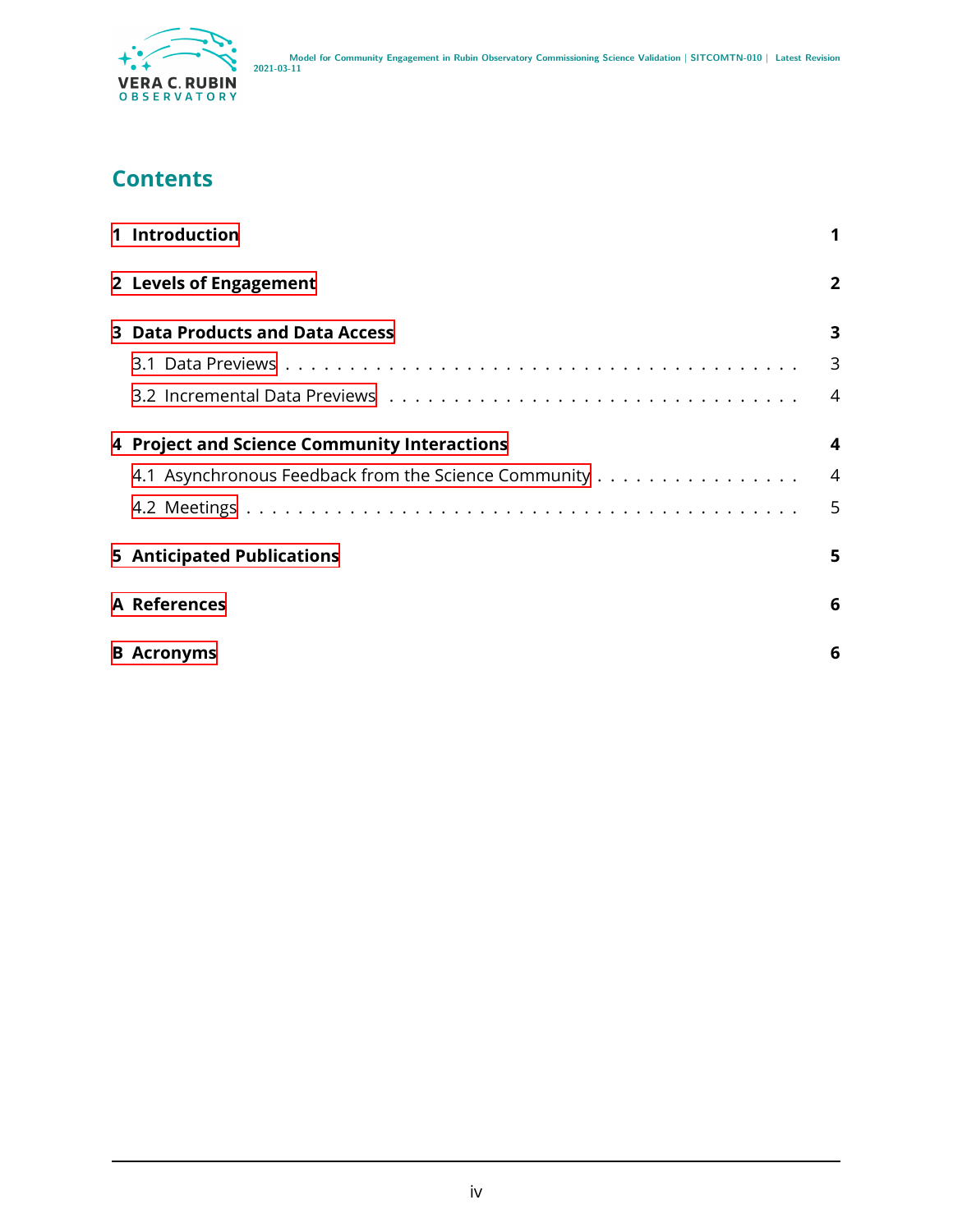

## **Model for Community Engagement in Rubin Observatory Commissioning Science Validation**

## <span id="page-4-0"></span>**1 Introduction**

The Rubin Observatory Construction Project has planned a series of in-dome calibration activities and on-sky observing campaigns during the system integration and commissioning period that are designed to explore the range of demonstrated technical and scientific performance of the as-built system (LSE-79). These activities will demonstrate readiness to begin the 10-year Legacy Survey of Space and Time (LSST). On-sky observing campaigns are planned for both the commissioning camera (ComCam) and LSST Camera (LSSTCam). Three topics to be addressed during the commissioning period include verification, validation, and characterization, as defined below.

- **Verification:** Does the system meet the requirement specifications defined in the LSST System Requirements (LSE-29) and Observatory System Specification (LSE-30) documents?
- **Validation:** Does the system do what we want and/or expect it to do? Do the delivered data products and data access services meet the needs of the science community?
- **Characterization:** Do we understand why the system behaves the way that is does? How can the system be optimized to enhance science performance and observing efficiency?

The Rubin Observatory Construction Project is responsible for reporting verification results from testing system-level requirements at the Operations Readiness Review prior to the start of LSST Operations. Meanwhile, scientific validation and characterization of the observatory is a continuous effort that begins during commissioning and will continue throughout LSST operations, and will ultimately be assessed by the broad utilization of LSST data products as well as scientific, educational, and broader societal impacts of the mission.

As both stakeholders as well as scientific and technical domain experts, members of the broad science community are essential participants in scientific validation of the LSST. Community engagement during the commissioning period could be particularly impactful, both for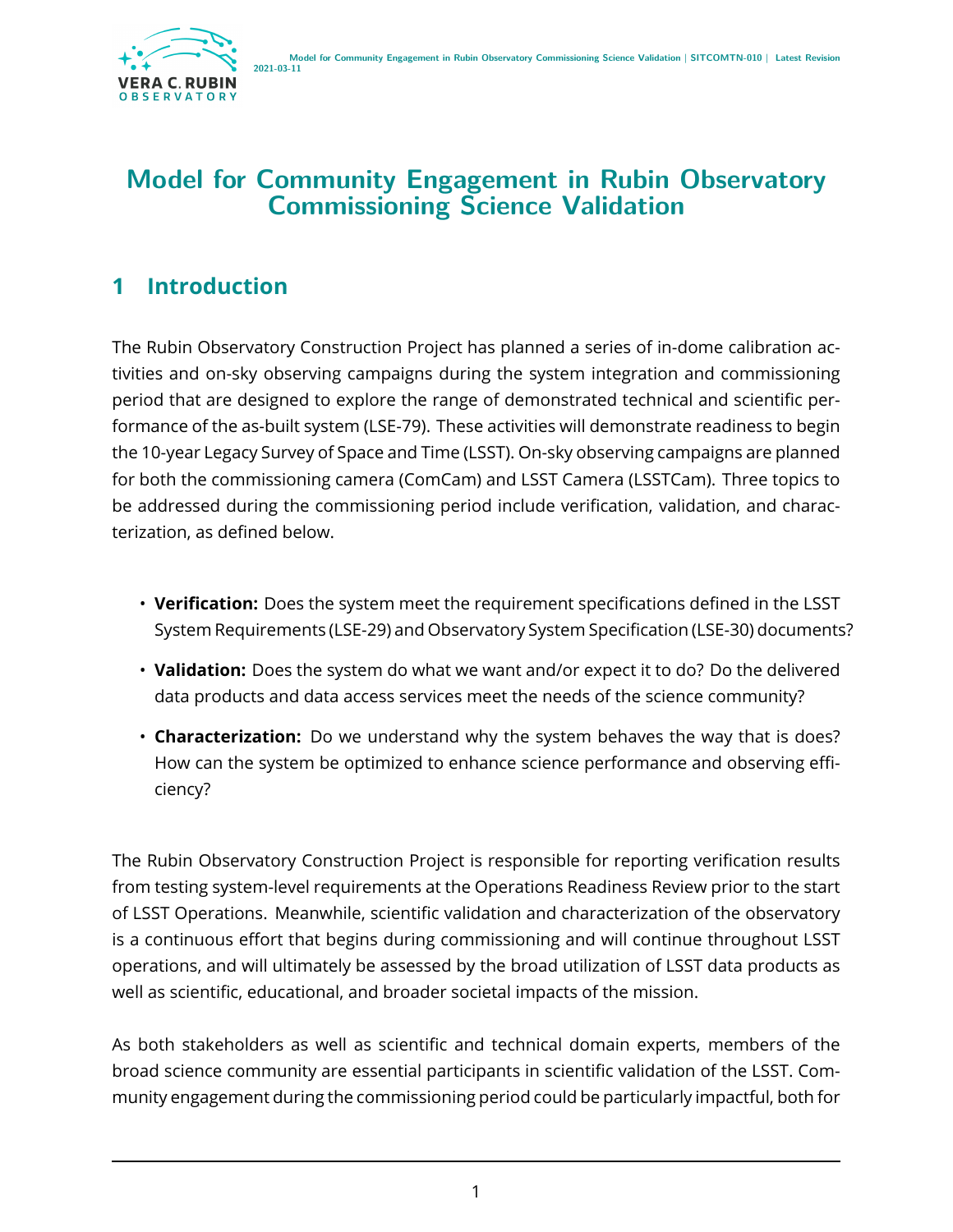

preparing the Rubin Observatory for efficient operations and for preparing the science community. Examples of added value from community engagement in science validation during the commissioning include:

- informing on-sky observation strategy during commissioning (e.g., optimal dithering strategy for DDFs),
- contributing to science validation through code contributions / algorithm contributions,
- contributing to science validation via data analysis (i.e., data access, use, vetting, documentation),
- contributing to LSST DR1 data products by developing and validating derived quantities such as photo- $z$  estimates,
- testing data access tools at scale and with realistic science use cases,
- exercising workflow for the Early Operations team supporting the science community,
- accelerating early science with LSST by increasing familiarity with data model and data characteristics,
- delivering early science based on commissioning data,
- creating opportunities for Project staff members to participate in LSST science and be recognized for their contributions.

To help achieve these objectives, the Rubin Observatory is preparing to release commissioning data for scientific exploration by the community prior to the first LSST data release.

## <span id="page-5-0"></span>**2 Levels of Engagement**

We anticipate at least two levels of science community engagement with Rubin Observatory commissioning data.

1. Non-staff members that collaborate directly with the Rubin Observatory Project performing work as directed by the Project with specific deliverables and timelines. Examples include International Contributions for Data Rights and other groups that establish MoUs with the Project (exact process TBD).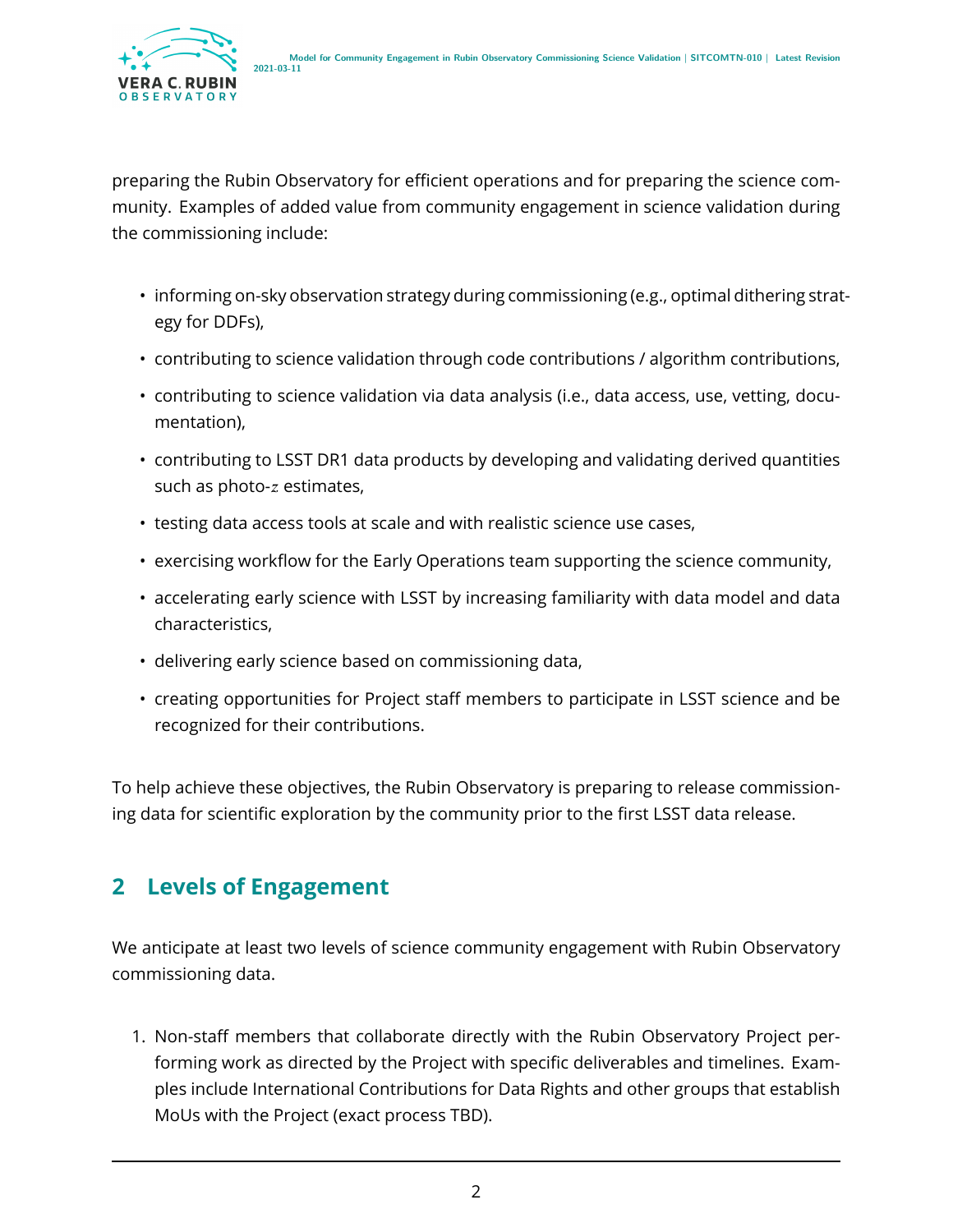

2. Science community members who access and analyze commissioning data that has been released to LSST users. Technical and scientific exploration by science community members is not specifically directed by the Project, although some coordination and collaboration is likely to be generally beneficial. Science community members are welcome and encouraged to participate in joint science validation activities with the Commissioning Team, and to provide feedback to the Project through the mechanisms outlined in this document. The Project will likely need to prioritize what feedback is acted upon.

A primary goal of this document is to guide interactions between Rubin Observatory Project and science community members to make these as productive as possible.

# <span id="page-6-0"></span>**3 Data Products and Data Access**

Policies for access and appropriate use of data products during the commissioning period are described in the Rubin Observatory Data Policy (RDO-013). Commissioning data will be made available on the RSP. Guidelines for Community Participation in Data Preview 0 (RTN-004) provides an example discussion of delegate benefits and responsibilities, as well as delegate selection criteria.

### <span id="page-6-1"></span>**3.1 Data Previews**

Prior to the first LSST Data Release, the Early Operations team has planned three Data Previews based simulated and/or Rubin Observatory commissioning data **(reference for Data Previews)**:

- Data Preview 0: based on DESC DC2 image simulations
- Data Preview 1: based on ComCam
- Data Preview 2: based on LSSTCam

Data Previews 1 and 2 based on commissioning data are planned to appear roughly 6 months after the completion of the associated observing campaign. The Data Previews are designed to exercise the process of creating a data release.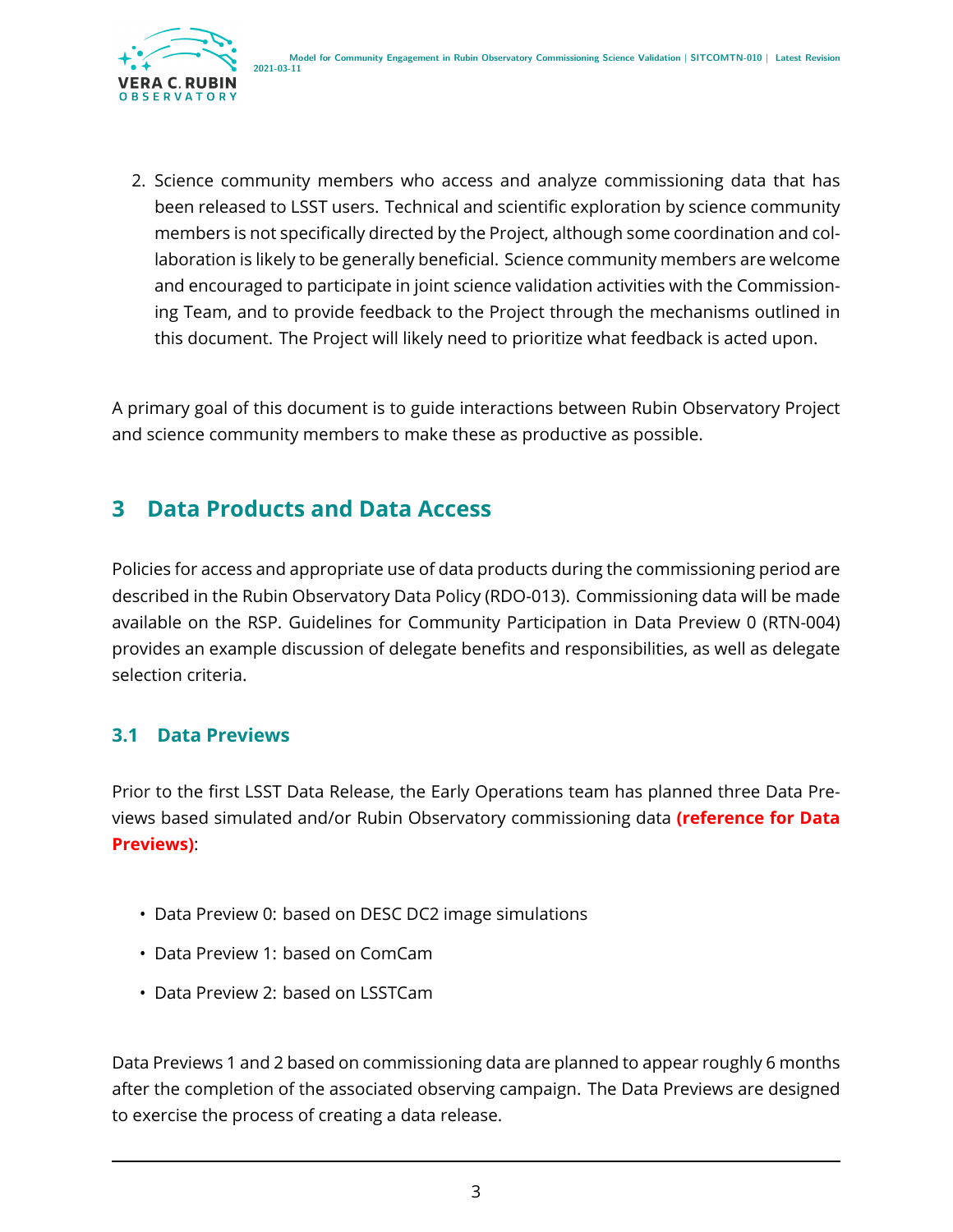

### <span id="page-7-0"></span>**3.2 Incremental Data Previews**

In addition to the three planned Data Previews, the Rubin Observatory is preparing to make a series of Incremental Data Previews available to the science community on a faster timescale, though in a less supported fashion. The level of data processing, quality assurance, and documentation of Incremental Data Previews will be more heterogeneous than the Data Previews, with the caveat that some fraction of data products will not be useful for most scientific investigations. The set of data products released with the Incremental Data Previews will increase throughout the commissioning period, e.g., starting with calibration frames, then single-visit on-sky images, and expanding to include single-visit catalogs, coadded images and catalogs, and difference image analysis products. The level of processing and types of derived data products released will be driven by the needs of the Rubin Observatory commissioning team. In terms of data volume, the Incremental Data Previews could be as small as a few ComCam visits, and grow to be as large as a candidate release for Data Preview 2. The data products are expected to be the same as those used by the Project Commissioning team, and will be provided to the science community "as is" to facilitate rapid exploration.

The Incremental Data Previews will be provided and supported on a best-effort basis. The cadence of Incremental Data Previews is to be determined, with a tentative goal to provide an updated release on a roughly weekly basis.

## <span id="page-7-1"></span>**4 Project and Science Community Interactions**

#### <span id="page-7-2"></span>**4.1 Asynchronous Feedback from the Science Community**

During the commissioning period, the science community is requested to communicate science validation findings in the form of technical memos visible to Rubin Observatory staff and to all data rights holders. Feedback received in these memos is likely to have the highest impact and to be most directly actionable by the Project under the following conditions:

- 1. the findings are reproducible on the RSP,
- 2. technical memos include links to software used in the analysis, and/or additional documentation and references needed to understand the analysis,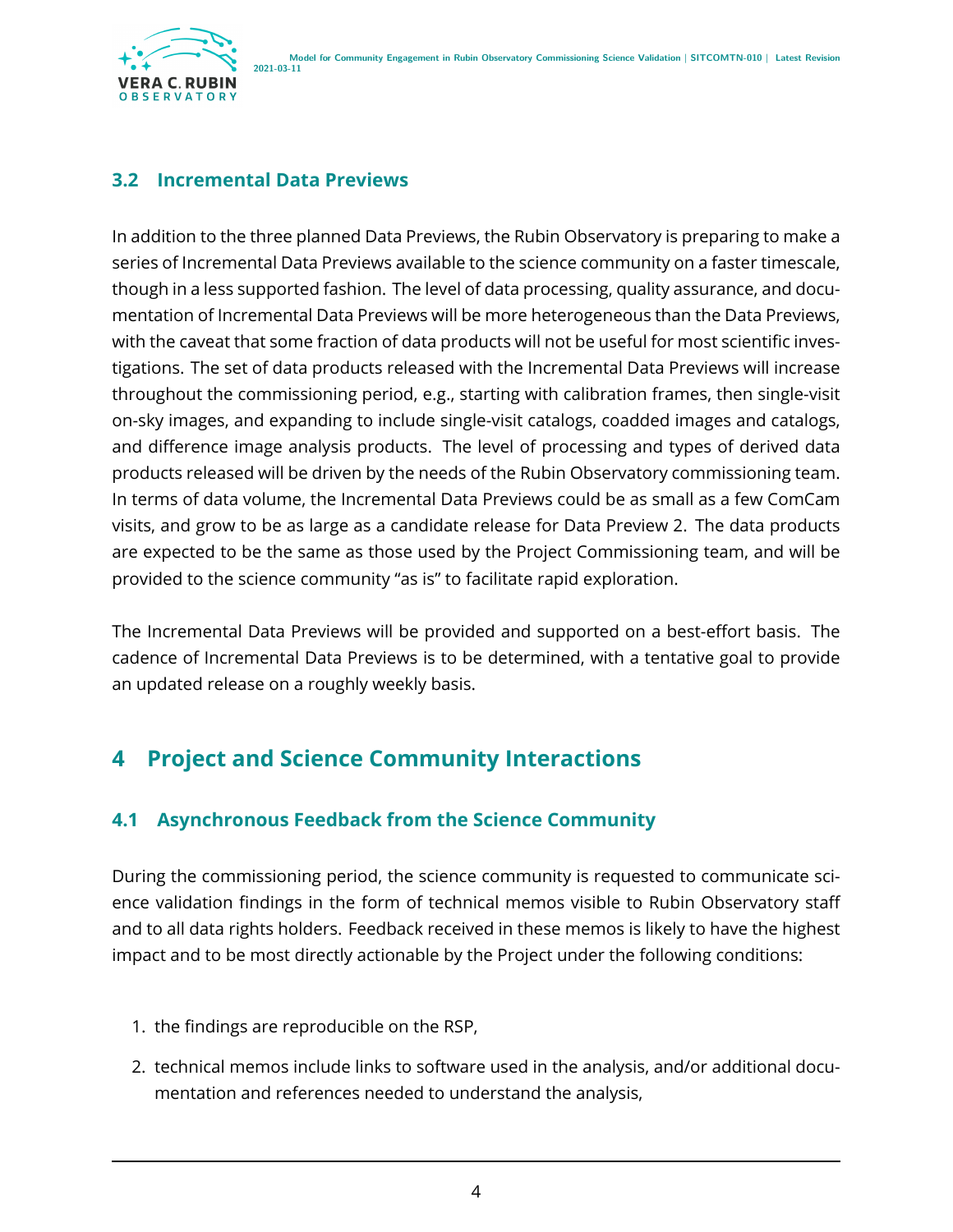

- 3. findings are described in sufficient detail to be understood based on the information contained in the memo and references therein,
- 4. impacts to scientific performance are quantified.

#### **Provide mechanism to cite these memos??**

Other communications tools such as LSST Community will be monitored by the Rubin Observatory project, and these communication channels may be useful to coordinate analyses and to develop findings presented in the technical memos. Given the time-sensitive nature of commissioning activities, the Project will prioritize responses to the technical memos.

#### <span id="page-8-0"></span>**4.2 Meetings**

The Rubin Observatory plans to hold regular science validation meetings with the science community to share updates on data collection and data processing campaigns, suggest investigations, and to exchange knowledge regarding the scientific performance characterization of those data products. The cadence of these meetings is to be determined (e.g., a one-hour meeting monthly to weekly). The agenda of these meetings will be set by the commissioning team, and the science community will be encouraged to contribute. The technical memos described above are envisioned as an import source of content for building the agenda of these meetings.

In addition, the Rubin Observatory plans to periodically organize more extended Science Validation Workshops for discussion and co-working, likely associated with major data delivery milestones, such as the Data Previews.

#### <span id="page-8-1"></span>**Need some form of triage to allow sub-teams to form for deeper investigations?**

## **5 Anticipated Publications**

Publications based on commissioning data will follow the policies outlined in the Rubin Observatory Data Policy (RDO-013) and Project Publication Policy (LPM-162).

The Rubin Observatory Project has planned a series of Construction Papers documenting the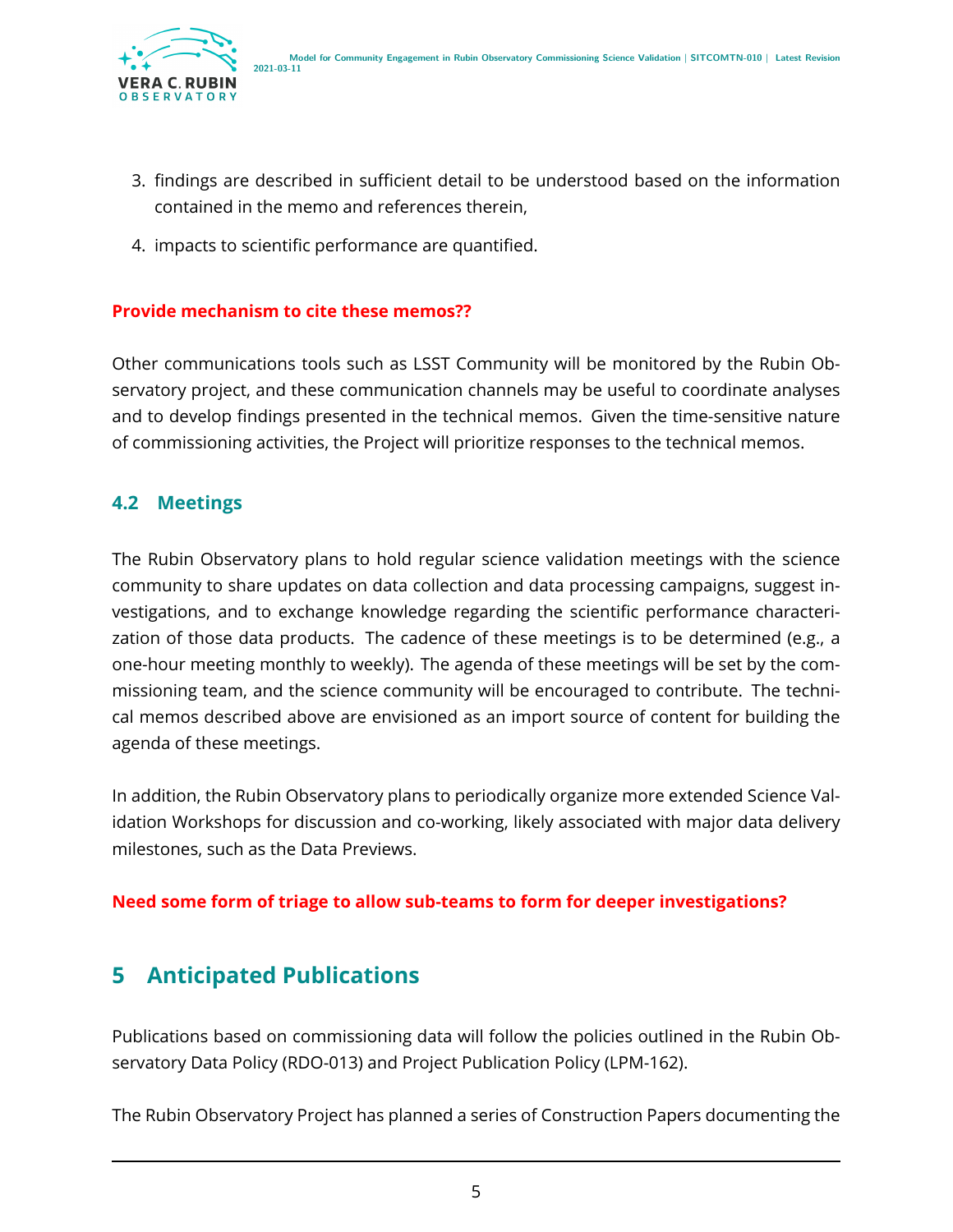

demonstrated performance of the as-built system. This documentation package is part of the Construction Completeness Criteria. The planned set of Construction Papers includes publications describing the science verification of Prompt Processing and Data Release Processing, as well as dozens of papers describing observatory components and their technical performance.

Members of the science community that make substantial contributions to commissioning science validation activities may be invited to be co-authors on publications led by the Rubin Observatory Project at the discretion of the Project. **One model.** For example, following the completion of the Construction papers, the Rubin Observatory Project is considering to organize a series of science demonstration papers based on the Data Previews that would welcome community participation. Potential topics include absolute photometric calibration, PSF modeling, object classification, photometric redshifts, sky background modeling, transient and variable object photometry, moving object photometry, and other investigations that would scientifically validate and/or enhance data products included in LSST data releases. **Another model.** For scientific publications led by community members that are based on commissioning data that have benefitted directly from interactions with the Rubin Observatory project, the authors are encouraged to invite the participation of Rubin Observatory staff and/or otherwise recognize contributions. **This needs work...**

## <span id="page-9-0"></span>**A References**

## <span id="page-9-1"></span>**B Acronyms**

| <b>Acronym</b>  | <b>Description</b>                                                       |  |
|-----------------|--------------------------------------------------------------------------|--|
| ComCam          | The commissioning camera is a single-raft, 9-CCD camera that will be in- |  |
|                 | stalled in LSST during commissioning, before the final camera is ready.  |  |
| DC <sub>2</sub> | Data Challenge 2 (DESC)                                                  |  |
| <b>DESC</b>     | Dark Energy Science Collaboration                                        |  |
| DR <sub>1</sub> | Data Release 1                                                           |  |
| <b>LPM</b>      | <b>LSST Project Management (Document Handle)</b>                         |  |
| <b>LSE</b>      | <b>LSST Systems Engineering (Document Handle)</b>                        |  |
|                 |                                                                          |  |